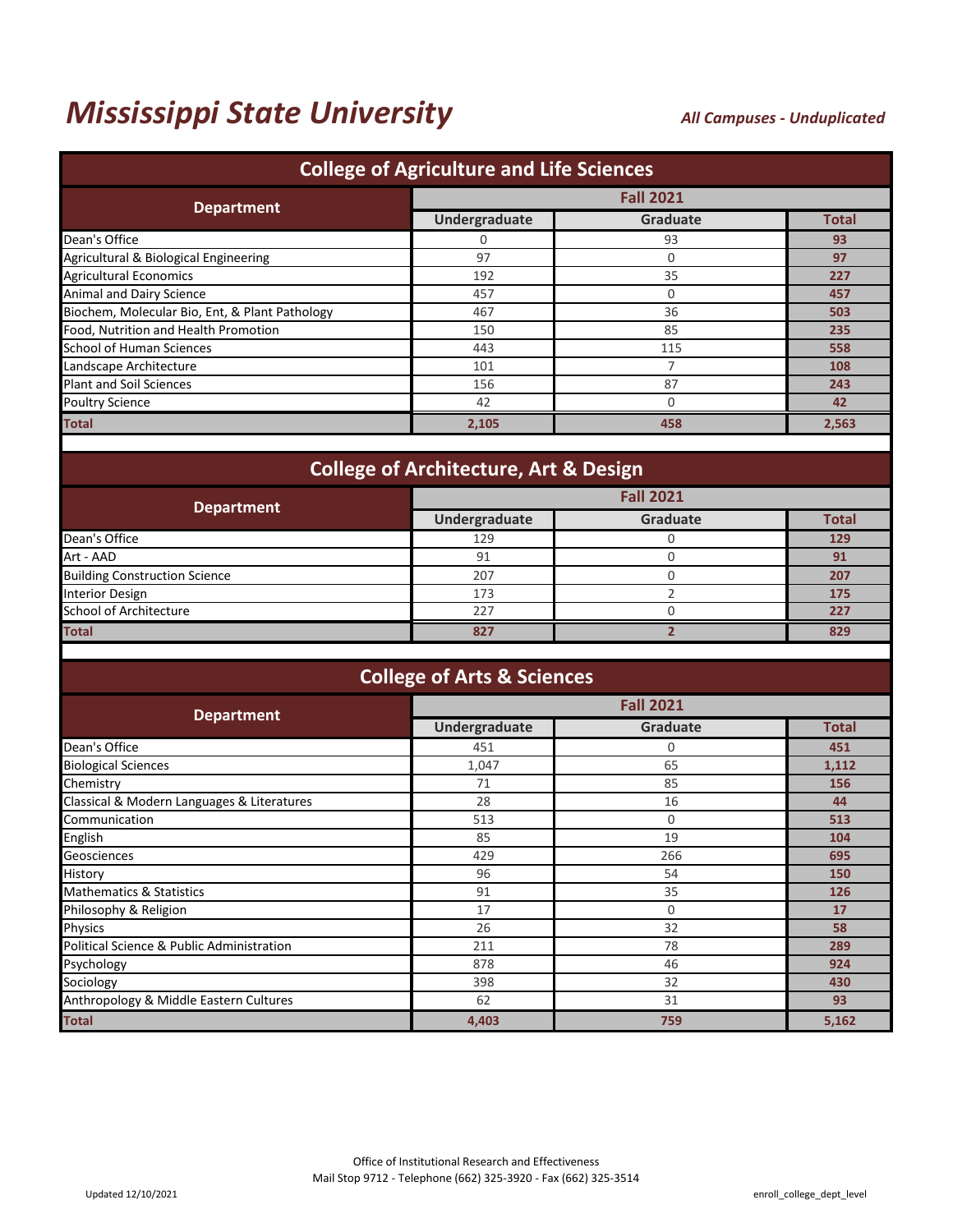| <b>College of Business</b>                       |                                                       |     |              |
|--------------------------------------------------|-------------------------------------------------------|-----|--------------|
|                                                  | <b>Fall 2021</b>                                      |     |              |
|                                                  | <b>Department</b><br>Undergraduate<br><b>Graduate</b> |     | <b>Total</b> |
| Dean's Office                                    | 1,146                                                 | 642 | 1,788        |
| <b>School of Accountancy</b>                     | 424                                                   | 58  | 482          |
| Finance & Economics                              | 462                                                   |     | 462          |
| Management & Information Systems                 | 262                                                   |     | 262          |
| Marketing, Quantatative Analaysis & Business Law | 630                                                   |     | 630          |
| <b>Total</b>                                     | 2,924                                                 | 700 | 3,624        |

## **College of Education**

| <b>Department</b>                                | <b>Fall 2021</b> |                 |              |
|--------------------------------------------------|------------------|-----------------|--------------|
|                                                  | Undergraduate    | <b>Graduate</b> | <b>Total</b> |
| Dean's Office                                    |                  | 27              | 27           |
| Counseling, Educational Psychology & Foundations | 192              | 192             | 384          |
| Curriculum, Instruction & Special Education      | 1.080            | 445             | 1,525        |
| <b>Educational Leadership</b>                    | 119              |                 | 121          |
| Instructional Systems & Workforce Development    | 1,148            | 67              | 1,215        |
| Kinesiology                                      | 259              | 95              | 354          |
| <b>Music</b>                                     |                  | 261             |              |
| <b>Total</b>                                     | 2,798            | 1.089           | 3,887        |

| <b>College of Engineering</b>         |               |                  |              |  |
|---------------------------------------|---------------|------------------|--------------|--|
| <b>Department</b>                     |               | <b>Fall 2021</b> |              |  |
|                                       | Undergraduate | Graduate         | <b>Total</b> |  |
| Dean's Office                         | 10            | 239              | 249          |  |
| Aeorospace Engineering                | 424           | 22               | 446          |  |
| Agricultural & Biological Engineering | 365           | 17               | 382          |  |
| School of Chemical Engineering        | 382           |                  | 387          |  |
| Civil & Environmental Engineering     | 482           | 67               | 549          |  |
| Computer Science & Engineering        | 569           | 105              | 674          |  |
| Electrical & Computer Engineering     | 562           | 144              | 706          |  |
| Industrial & Systems Engineering      | 250           | 109              | 359          |  |
| <b>Mechanical Engineering</b>         | 953           | 82               | 1,035        |  |
| <b>Total</b>                          | 3,997         | 790              | 4.787        |  |

| <b>College of Forest Resources</b> |                   |                 |              |  |  |
|------------------------------------|-------------------|-----------------|--------------|--|--|
| <b>Department</b>                  | <b>Fall 2021</b>  |                 |              |  |  |
|                                    | Undergraduate     | <b>Graduate</b> | <b>Total</b> |  |  |
| Dean's Office                      |                   | 56              | 56           |  |  |
| Forestry                           | 130<br>163<br>33  |                 |              |  |  |
| Sustainable Bioproducts            | 14                |                 |              |  |  |
| Wildlife, Fisheries & Aquaculture  | 292<br>340<br>48  |                 |              |  |  |
| <b>Total</b>                       | 573<br>429<br>144 |                 |              |  |  |